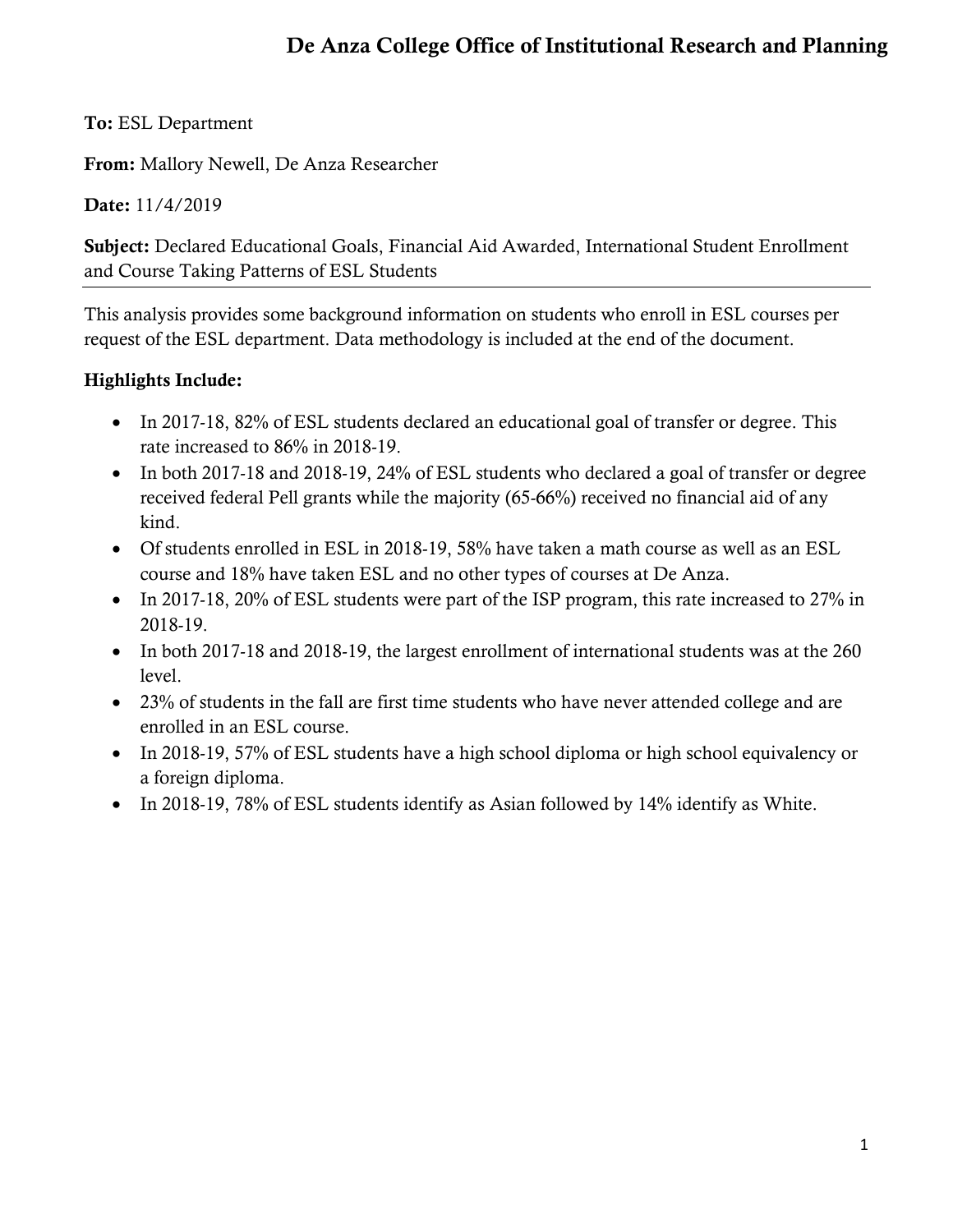|            |                    | Transfer |         | Degree   |         | All Other<br>Certificate |         |                | Total   |          |         |
|------------|--------------------|----------|---------|----------|---------|--------------------------|---------|----------------|---------|----------|---------|
|            |                    | Students | Percent | Students | Percent | Students                 | Percent | Students       | Percent | Students | Percent |
| ESL        | D005.              | 291      | 79%     | 60       | 16%     | 7                        | 2%      | 12             | 3%      | 370      | 100%    |
| <b>ESL</b> | D <sub>2</sub> 34. | 79       | 50%     | 24       | 15%     | 5                        | 3%      | 50             | 32%     | 158      | 100%    |
| <b>ESL</b> | D244.              | 182      | 55%     | 61       | 18%     | 6                        | 2%      | 81             | 25%     | 330      | 100%    |
| <b>ESL</b> | D251.              | 279      | 58%     | 75       | 16%     | 26                       | 5%      | 103            | 21%     | 483      | 100%    |
| <b>ESL</b> | D <sub>252</sub> . | 274      | 59%     | 76       | 16%     | 9                        | 4%      | 99             | 21%     | 468      | 100%    |
| <b>ESL</b> | D253.              | 287      | 61%     | 67       | 14%     | 15                       | 3%      | 100            | 21%     | 469      | 100%    |
| <b>ESL</b> | D <sub>260</sub> . | 28       | 38%     | 3        | 18%     | 5                        | 7%      | 28             | 38%     | 74       | 100%    |
| ESL        | D <sub>261</sub> . | 354      | 66%     | 80       | 15%     | 8                        | 3%      | 88             | 16%     | 540      | 100%    |
| <b>ESL</b> | D <sub>262</sub> . | 337      | 65%     | 90       | 17%     | 15                       | 3%      | 79             | 15%     | 521      | 100%    |
| <b>ESL</b> | D <sub>263</sub> . | 342      | 70%     | 68       | 14%     | 3                        | 3%      | 65             | 13%     | 488      | 100%    |
| <b>ESL</b> | D <sub>272</sub> . | 292      | 74%     | 63       | 16%     | 8                        | 2%      | 31             | 8%      | 394      | 100%    |
| <b>ESL</b> | D273.              | 329      | 73%     | 85       | 19%     | 7                        | 2%      | 31             | 7%      | 452      | 100%    |
| <b>ESL</b> | D <sub>274</sub> . | 15       | 71%     | ı        | 5%      |                          | 5%      | $\overline{4}$ | 19%     | 21       | 100%    |
| Total      |                    | 3089     | 65%     | 763      | 16%     | 145                      | 3%      | 77 I           | 16%     | 4768     | 100%    |

**Table 1: Declared Educational Goals for ESL Students by ESL Course – 2017-18**

Table 2: Declared Educational Goals for ESL Students by ESL Course - 2018-19

|            |                    |                 | Transfer | Degree           |         | Certificate     |    | All Other                                          |     | Total |      |
|------------|--------------------|-----------------|----------|------------------|---------|-----------------|----|----------------------------------------------------|-----|-------|------|
|            |                    | <b>Students</b> |          | Percent Students | Percent |                 |    | Students Percent Students Percent Students Percent |     |       |      |
| <b>ESL</b> | D005.              | 343             | 83%      | 56               | 14%     | 3               | 1% | 10                                                 | 2%  | 412   | 100% |
| <b>ESL</b> | D006.              | $\overline{10}$ | 71%      | $\overline{2}$   | 14%     |                 |    | 2                                                  | 14% | 4     | 100% |
| <b>ESL</b> | D <sub>200</sub> . | 15              | 54%      | $\overline{4}$   | 14%     |                 | 4% | 8                                                  | 29% | 28    | 100% |
| <b>ESL</b> | D <sub>2</sub> 34. | 115             | 52%      | 29               | 13%     | 8               | 4% | 70                                                 | 32% | 222   | 100% |
| <b>ESL</b> | D <sub>244</sub> . | 274             | 64%      | 71               | 16%     | 9               | 2% | 77                                                 | 18% | 431   | 100% |
| <b>ESL</b> | D251.              | 398             | 66%      | 86               | 14%     | 4               | 2% | 104                                                | 17% | 602   | 100% |
| <b>ESL</b> | D <sub>252</sub> . | 376             | 66%      | 92               | 16%     | 12              | 2% | 89                                                 | 16% | 569   | 100% |
| <b>ESL</b> | D <sub>253</sub> . | 389             | 64%      | 99               | 16%     | 9               | 3% | 97                                                 | 16% | 604   | 100% |
| ESL        | D <sub>260</sub> . | 26              | 41%      | 13               | 21%     | 3               | 5% | 21                                                 | 33% | 63    | 100% |
| <b>ESL</b> | D <sub>261</sub> . | 482             | 72%      | 95               | 14%     | 18              | 3% | 79                                                 | 12% | 674   | 100% |
| ESL        | D <sub>262</sub> . | 509             | 77%      | 93               | 14%     | 16              | 2% | 45                                                 | 7%  | 663   | 100% |
| <b>ESL</b> | D <sub>263</sub> . | 515             | 76%      | 95               | 14%     | 3               | 2% | 59                                                 | 9%  | 682   | 100% |
| <b>ESL</b> | D <sub>272</sub> . | 380             | 77%      | 78               | 16%     | $\overline{10}$ | 2% | 27                                                 | 5%  | 495   | 100% |
| <b>ESL</b> | D <sub>273</sub> . | 396             | 80%      | 75               | 15%     | 6               | 1% | 9                                                  | 4%  | 496   | 100% |
| <b>ESL</b> | D <sub>2</sub> 74. | 23              | 68%      | 6                | 18%     |                 | 3% | 4                                                  | 12% | 34    | 100% |
| Total      |                    | 4251            | 71%      | 894              | 15%     | 133             | 2% | 711                                                | 12% | 5989  | 100% |

- In 2017-18, on average, 65% of ESL students declared an educational goal of transfer while another 16% declared a goal of degree, for a total of 82% of ESL students declaring an educational goal of transfer or degree.
- In 2018-19, the average percent of students who declared an educational goal of transfer increased to 71% from 65% the prior year students declaring a goal of degree stayed relatively unchanged at 15%, for a total of 86% of ESL students declaring an educational goal of transfer or degree.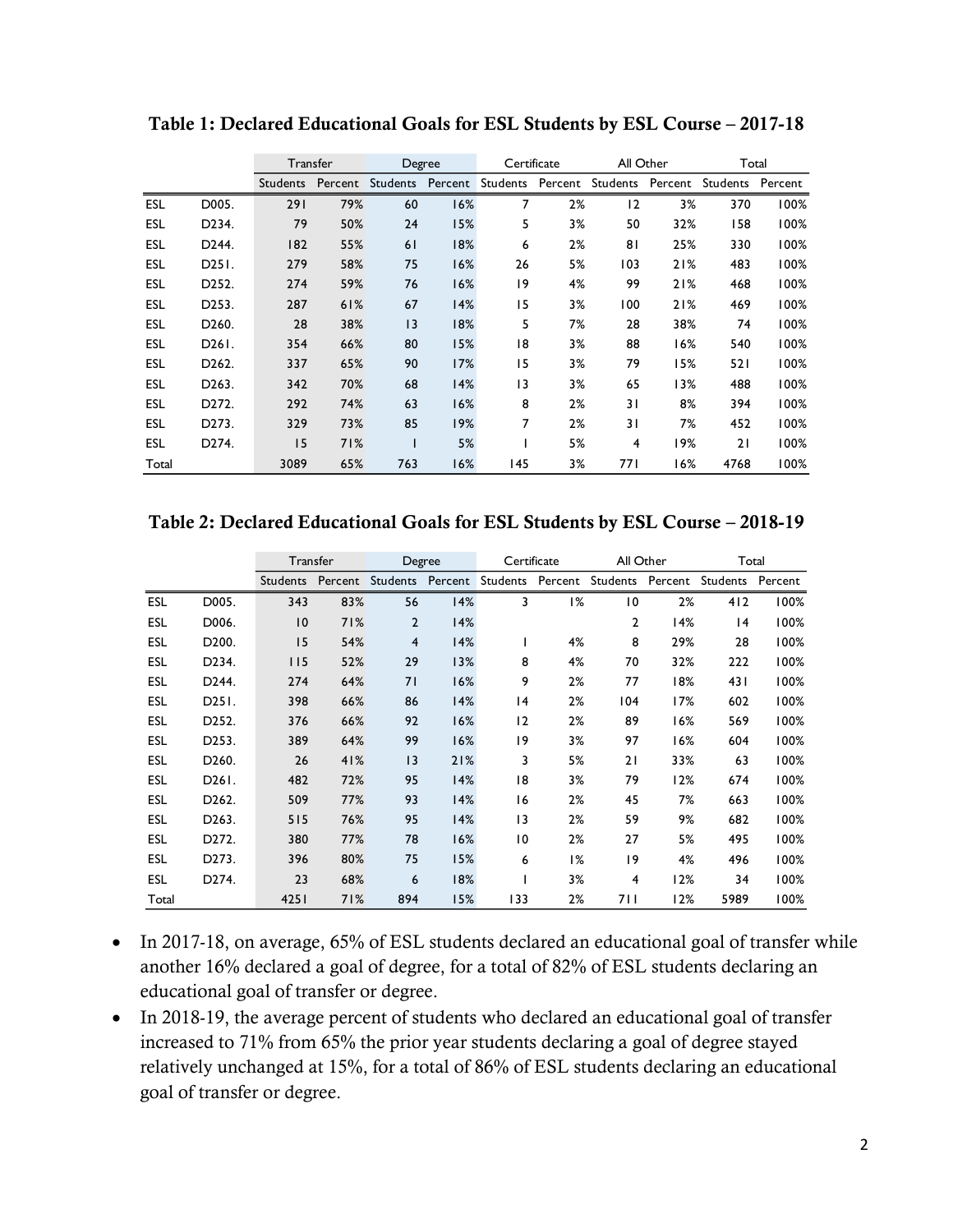|            |                    |                 | Transfer or Degree Ed Goal |                |         |                                    |         |          |         |
|------------|--------------------|-----------------|----------------------------|----------------|---------|------------------------------------|---------|----------|---------|
|            |                    | Pell Recipient  |                            |                |         | Other Aid Recipient No Aid Awarded |         | Total    |         |
|            |                    | <b>Students</b> | Percent                    | Students       | Percent | Students                           | Percent | Students | Percent |
| <b>ESL</b> | D005.              | 88              | 25%                        | 40             | 11%     | 223                                | 64%     | 351      | 100%    |
| <b>ESL</b> | D234.              | 30              | 29%                        | 12             | 12%     | 61                                 | 59%     | 103      | 100%    |
| <b>ESL</b> | D244.              | 67              | 28%                        | 26             | 11%     | 150                                | 62%     | 243      | 100%    |
| <b>ESL</b> | D251.              | 100             | 28%                        | 33             | 9%      | 221                                | 62%     | 354      | 100%    |
| <b>ESL</b> | D252.              | 92              | 26%                        | 32             | 9%      | 226                                | 65%     | 350      | 100%    |
| <b>ESL</b> | D253.              | 99              | 28%                        | 31             | 9%      | 224                                | 63%     | 354      | 100%    |
| <b>ESL</b> | D <sub>260</sub> . | 7               | 17%                        | 3              | 7%      | 31                                 | 76%     | 41       | 100%    |
| <b>ESL</b> | D261.              | 96              | 22%                        | 43             | 10%     | 295                                | 68%     | 434      | 100%    |
| <b>ESL</b> | D <sub>262</sub> . | 88              | 21%                        | 47             | 11%     | 292                                | 68%     | 427      | 100%    |
| <b>ESL</b> | D263.              | 84              | 20%                        | 38             | 9%      | 288                                | 70%     | 410      | 100%    |
| <b>ESL</b> | D272.              | 78              | 22%                        | 40             | 11%     | 237                                | 67%     | 355      | 100%    |
| <b>ESL</b> | D273.              | 101             | 24%                        | 46             | 11%     | 267                                | 64%     | 414      | 100%    |
| <b>ESL</b> | D274.              | $\overline{4}$  | 25%                        | $\overline{2}$ | 13%     | $\overline{10}$                    | 63%     | 16       | 100%    |
| Total      |                    | 934             | 24%                        | 393            | 10%     | 2525                               | 66%     | 3,852    | 100%    |

### **Table 3: Degree/Transfer Educational Goal and Financial Aid – 2017-18**

## **Table 4: ESL Degree/Transfer Educational Goals and Financial Aid – 2018-19**

|            |                              |                 | Transfer or Degree Ed Goal |          |     |                                    |     |             |         |  |
|------------|------------------------------|-----------------|----------------------------|----------|-----|------------------------------------|-----|-------------|---------|--|
|            |                              |                 | <b>Pell Recipient</b>      |          |     | Other Aid Recipient No Aid Awarded |     | Total       |         |  |
|            |                              | <b>Students</b> | Percent                    | Students |     | Percent Students Percent           |     | Students    | Percent |  |
| <b>ESL</b> | D005.                        | 108             | 27%                        | 44       | 11% | 247                                | 62% | 399         | 100%    |  |
| <b>ESL</b> | D006.                        | 5               | 42%                        | 3        | 25% | 4                                  | 33% | 12          | 100%    |  |
| <b>ESL</b> | D <sub>200</sub> .           | 12              | 63%                        |          | 5%  | 6                                  | 32% | $ 9\rangle$ | 100%    |  |
| ESL        | D <sub>2</sub> 34.           | 42              | 29%                        | 23       | 16% | 79                                 | 55% | 144         | 100%    |  |
| ESL        | D244.                        | 85              | 25%                        | 55       | 16% | 205                                | 59% | 345         | 100%    |  |
| ESL        | D <sub>25</sub> <sub>1</sub> | 108             | 22%                        | 61       | 13% | 315                                | 65% | 484         | 100%    |  |
| <b>ESL</b> | D <sub>252</sub> .           | 109             | 23%                        | 56       | 12% | 303                                | 65% | 468         | 100%    |  |
| <b>ESL</b> | D <sub>253</sub> .           | 106             | 22%                        | 60       | 12% | 322                                | 66% | 488         | 100%    |  |
| ESL        | D <sub>260</sub> .           | 13              | 33%                        | 6        | 15% | 20                                 | 51% | 39          | 100%    |  |
| ESL        | D <sub>26</sub> I.           | 108             | 19%                        | 60       | 10% | 409                                | 71% | 577         | 100%    |  |
| <b>ESL</b> | D <sub>262</sub> .           | 3               | 22%                        | 55       | 9%  | 416                                | 69% | 602         | 100%    |  |
| <b>ESL</b> | D <sub>263</sub> .           | 139             | 23%                        | 58       | 10% | 413                                | 68% | 610         | 100%    |  |
| <b>ESL</b> | D272.                        | 124             | 27%                        | 45       | 10% | 289                                | 63% | 458         | 100%    |  |
| ESL        | D273.                        | 123             | 26%                        | 44       | 9%  | 304                                | 65% | 471         | 100%    |  |
| ESL        | D274.                        | 12              | 41%                        | 3        | 10% | 14                                 | 48% | 29          | 100%    |  |
| Total      |                              | 1,225           | 24%                        | 574      | 11% | 3346                               | 65% | 5,145       | 100%    |  |

• In 2017-18 and 2018-19, one quarter (24%) of ESL students who declared an educational goal of degree or transfer received federal Pell grants. The majority of ESL students, 65%- 66%, received no financial aid of any kind.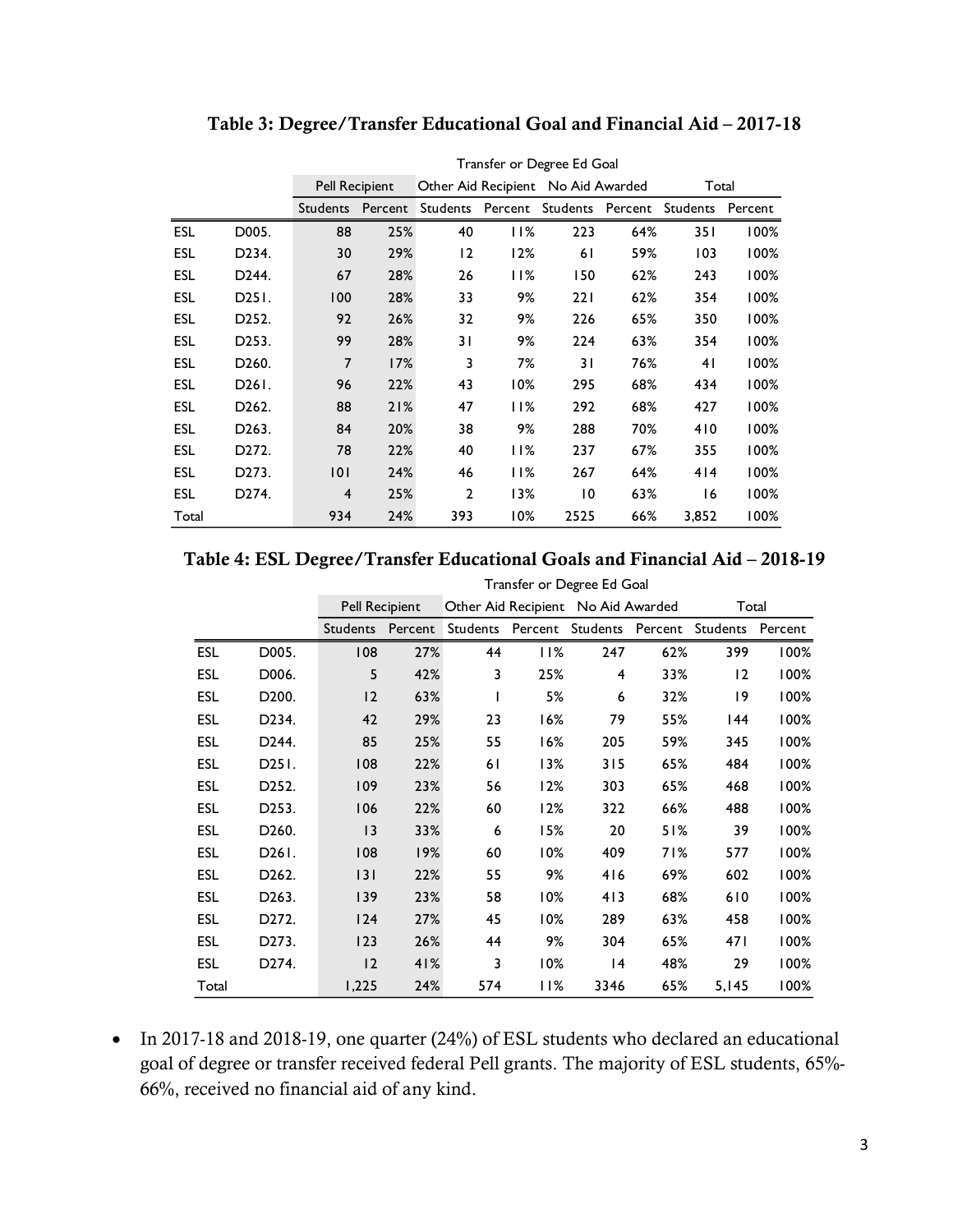|                 | 2018-19 | only ESL | courses outside<br>of ESL | course |
|-----------------|---------|----------|---------------------------|--------|
| <b>Students</b> | 1.668   | 302      | 1,366                     | 968    |
| Percent         |         | 18%      | 82%                       | 58%    |

 $\mathbf{r}$ 

**Table 5: ESL Students and Other Course Enrollment – 2018-19**

In 2018-19, there were 1,668 unique students enrolled in an ESL course. Of them, 18% were only enrolled in an ESL course at De Anza over their whole time at De Anza while 82% have taken other non-ESL courses. 58% have taken a math course and an ESL course.

#### **Table 6: International Student Enrollment in ESL Courses – 2017-18 and 2018-19**

|           | $2017 - 18$        |      | $2018 - 19$         |         |  |
|-----------|--------------------|------|---------------------|---------|--|
|           | <b>Enrollments</b> |      | Percent Enrollments | Percent |  |
| FI/FZ     | 1.183              | 20%  | 1.294               | 27%     |  |
| Non FI/FZ | 4.806              | 80%  | 3.474               | 73%     |  |
| Total     | 5.989              | 100% | 4,768               | 100%    |  |

• In 2017-18, 20% of ESL students were part of the ISP program and increased to 27% in 2018-19.

#### **Table 7: International Student Enrollment in ESL Courses by Course – 2017-18 and 2018-19**

|            |                    | $2017 - 18$ |       | 2018-19                         |         |  |
|------------|--------------------|-------------|-------|---------------------------------|---------|--|
|            |                    |             |       | Enrollments Percent Enrollments | Percent |  |
| ESL        | D005.              | 61          | 5%    | I I 3                           | 9%      |  |
| ESL        | D234.              | 13          | 1%    | 19                              | $1\%$   |  |
| ESL        | D244.              | 72          | 6%    | 70                              | 5%      |  |
| ESL        | D251.              | 2           | 10%   | Ш                               | 9%      |  |
| ESL        | D252.              | 117         | 10%   | l 18                            | 9%      |  |
| ESL        | D253.              | 124         | 10%   | l 14                            | 9%      |  |
| ESL        | D260.              | 6           | $1\%$ | 10                              | 1%      |  |
| <b>ESL</b> | D261.              | 153         | 13%   | 155                             | 12%     |  |
| <b>ESL</b> | D262.              | 159         | 13%   | 167                             | 13%     |  |
| <b>ESL</b> | D <sub>263</sub> . | 162         | 14%   | 155                             | 12%     |  |
| ESL        | D272.              | 95          | 8%    | 120                             | 9%      |  |
| ESL        | D273.              | 96          | 8%    | 137                             | 11%     |  |
| ESL        | D274.              | 4           | 0%    | 5                               | 0%      |  |
| Total      |                    | 1,183       | 100%  | 1,294                           | 100%    |  |

• In both 2017-18 and 2018-19, the largest enrollment of international students was at the 260 level.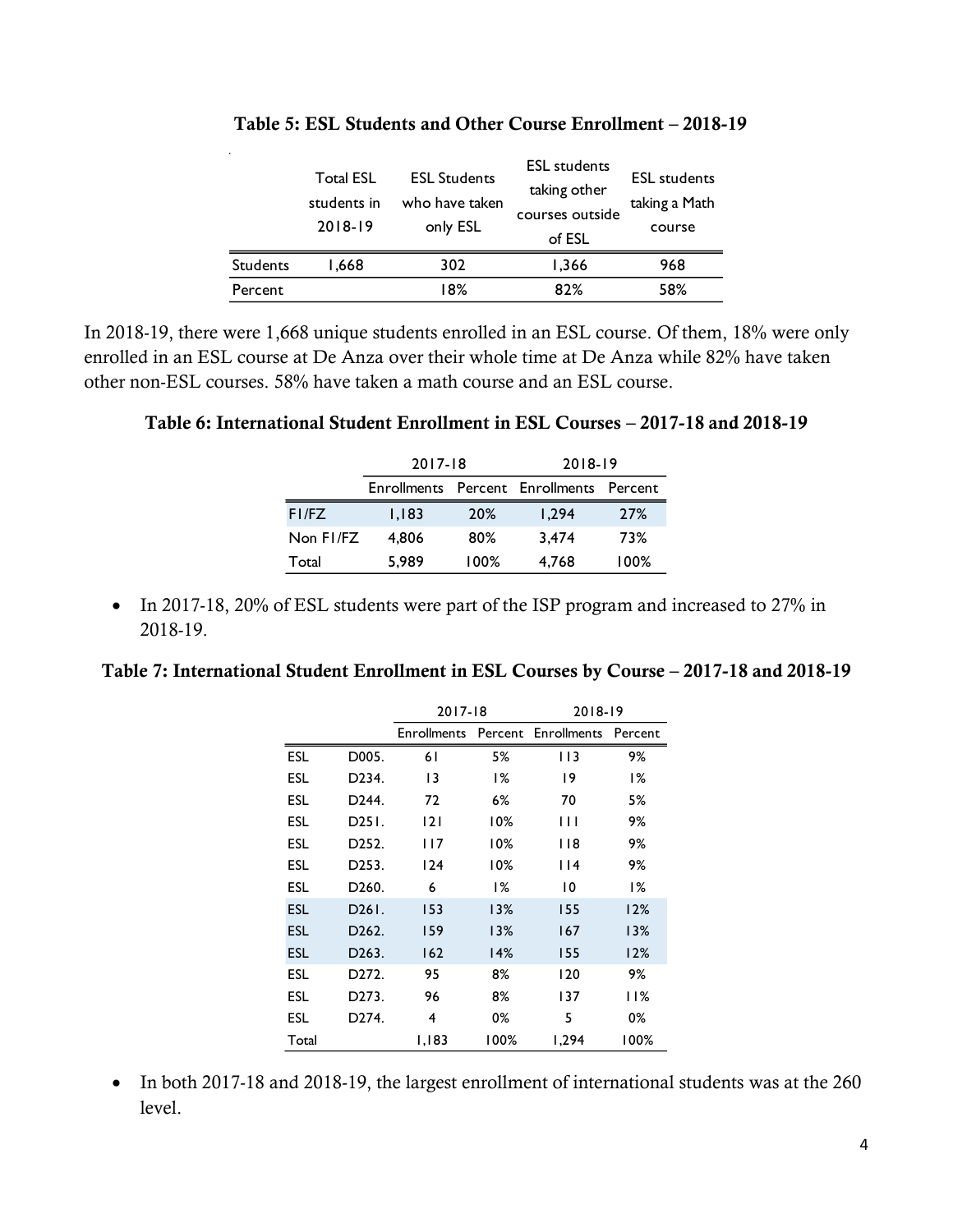|                     | <b>Fall 2017</b> |        | <b>Fall 2018</b>                          |      | <b>Fall 2019</b> |       |
|---------------------|------------------|--------|-------------------------------------------|------|------------------|-------|
|                     | <b>Students</b>  |        | Percent Students Percent Students Percent |      |                  |       |
| First-time          | 263              | 23%    | 176                                       | 17%  | 202              | 23%   |
| First-time transfer | 142              | $10\%$ | 130                                       | 12%  | 144              | 14%   |
| Continuing          | 725              | 62%    | 678                                       | 65%  | 574              | 57%   |
| Returning           | 69               | 5%     | 64                                        | 6%   | 68               | 6%    |
| Total               | 1.199            | 00% ا  | 048. ا                                    | 100% | 988              | I 00% |

#### **Table 8: Student Type of ESL Students by Headcount – Fall Terms**

- Around 23% of students each fall are first time students who have never attended college and are enrolled in an ESL course.
- Students who have attended college somewhere else and just started at De Anza (first-time returning) has grown from 10% to 14%.
- Continuing students are the largest population but have been declining from 62% in fall 2017 to 57% in fall 2019.

|             | 2017-18 |      | 2018-19                                 |      |  |
|-------------|---------|------|-----------------------------------------|------|--|
|             |         |      | Enrollments Percent Enrollments Percent |      |  |
| 19 or Under | 915     | 15%  | 515                                     | 11%  |  |
| $20 - 24$   | 2.437   | 41%  | 1,778                                   | 37%  |  |
| $25 - 30$   | 1,103   | 18%  | 879                                     | 18%  |  |
| Above 30    | 1,534   | 26%  | 1.596                                   | 33%  |  |
| Total       | 5,989   | 100% | 4,768                                   | 100% |  |

#### **Table 9: ESL Students by Age**

 Around 40% of ESL students are between 20-24 while students above 30 is the second largest group and has grown from 26% to 33%.

| Table 10: ESL Students Highest Education Level |  |  |
|------------------------------------------------|--|--|
|------------------------------------------------|--|--|

|                                     | $2017 - 18$ |      | 2018-19                                 |         |
|-------------------------------------|-------------|------|-----------------------------------------|---------|
|                                     |             |      | Enrollments Percent Enrollments Percent |         |
| High School Diploma/Foreign Diploma | 3,712       | 62%  | 2.735                                   | 57%     |
| Bachelor Degree or Higher           | 1.073       | 18%  | 1.061                                   | 22%     |
| Associate Degree of Higher          | 240         | 4%   | 207                                     | 4%      |
| All Other                           | 964         | 16%  | 765                                     | 16%     |
| Total                               | 5.989       | 100% | 4.768                                   | $100\%$ |

 The majority of students have a high school diploma or high school equivalency or a foreign diploma, but has dipped from 62% to 57% while students with a bachelor's degree or higher increased from 18% to 22%.